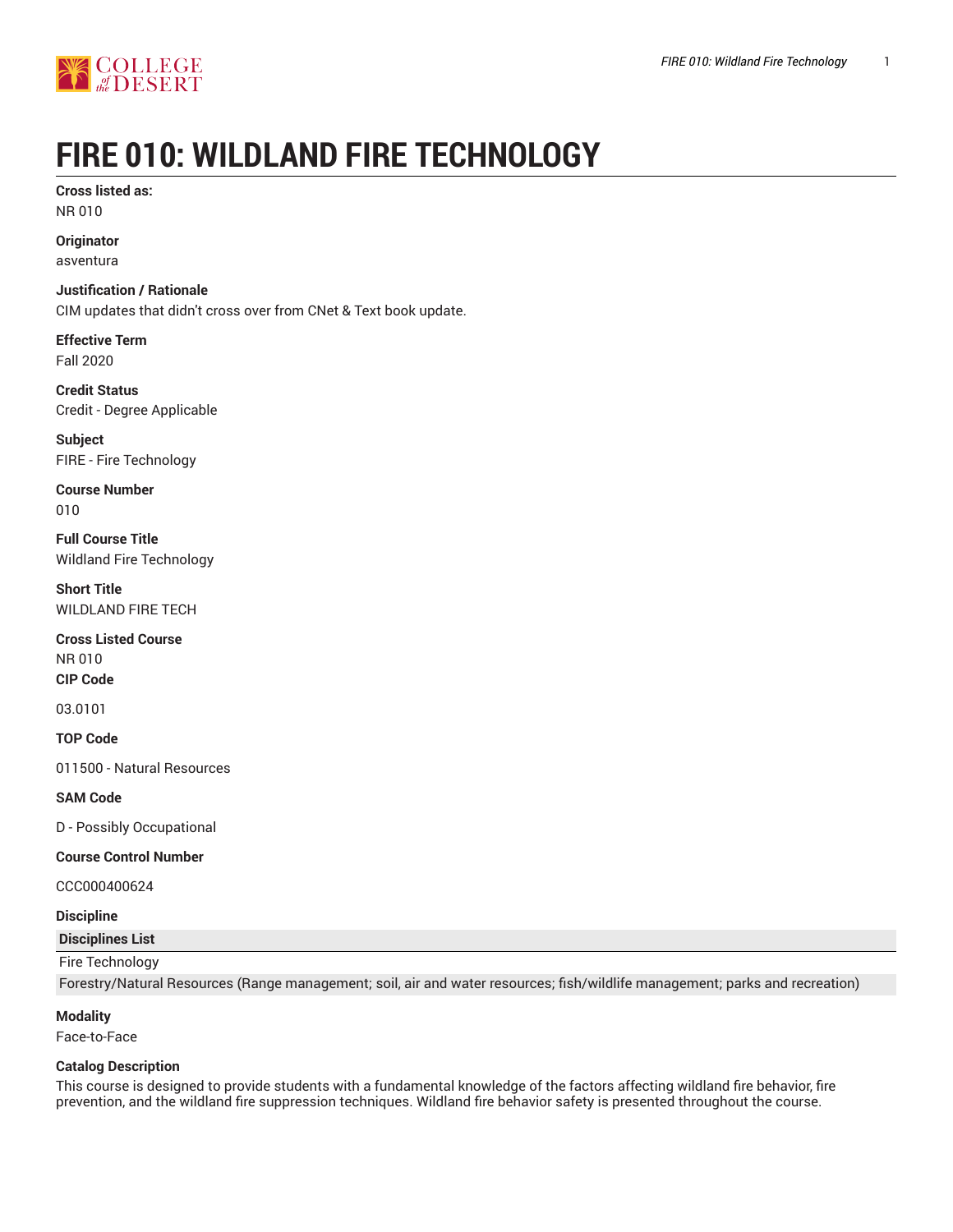



#### **Schedule Description**

This course is designed to provide students with a fundamental knowledge of the factors affecting wildland fire behavior, fire prevention and the wildland fire suppression techniques. Wildland fire behavior safety is presented throughout the course. Advisory: ENG 061

**Lecture Units** 3 **Lecture Semester Hours** 54 **Lab Units**  $\Omega$ **In-class Hours** 54 **Out-of-class Hours** 108 **Total Course Units** 3 **Total Semester Hours** 162 **Prerequisite Course(s)** Advisory: ENG 061 **Required Text and Other Instructional Materials Resource Type** Book

**Author** Teie, William C.

**Title**

Firefighter's Handbook on Wildland Firefighting, Strategy, Tactics, and Safety

**Edition**

4th

**City** Stillwater, Oklahoma

**Publisher** Fire Protection Publications

**Year** 2018

**College Level** Yes

**ISBN #** 9780879396763

**Class Size Maximum** 30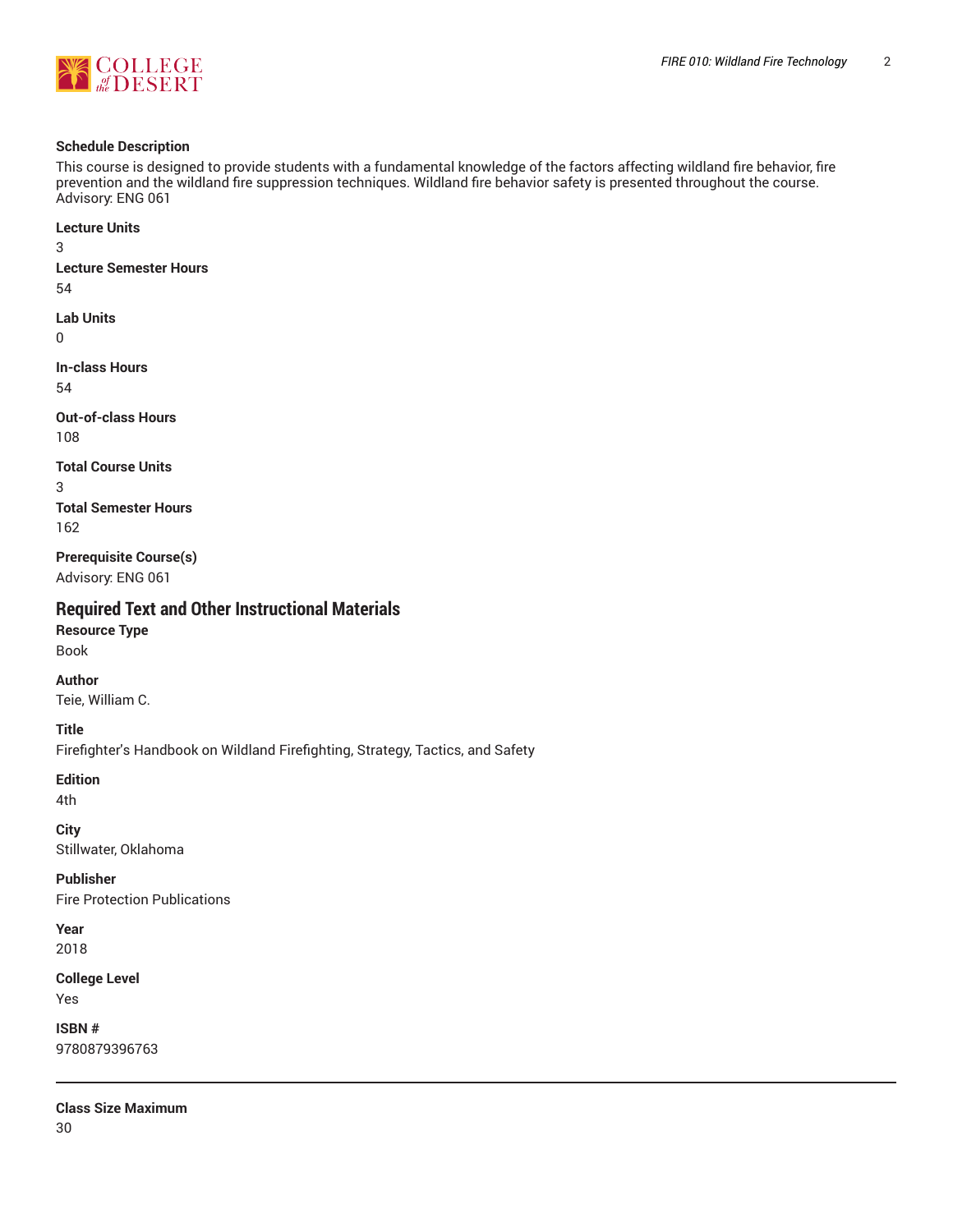

#### **Entrance Skills**

Write organized summaries and responses to readings.

#### **Requisite Course Objectives**

ENG 061-Use theses to organize paragraphs into coherent analyses.

#### **Entrance Skills**

Conduct research and evaluate sources for use as evidence in essays on complex topics.

#### **Requisite Course Objectives**

ENG 061-Demonstrate the ability to think critically and express ideas using various patterns of development.

ENG 061-Demonstrate the ability to use research skills including library resources such as books, periodicals, electronic databases and online resources such as the internet.

#### **Course Content**

- a. Unit 1
	- i. History of fire fighting
	- ii. Fire Physics: Fire behavior, fuels, weather, topography, prevention, education
- b. Unit 2
	- i. Suppression: Fireline safety, fire shelters, fire standards, 18 Watch Out situations
	- ii. Fireline construction and safety
	- iii. Mop-up techniques and safety
- c. Unit 3
	- i. Fire tools: tool and apparatus safety and maintenance, crosscut and chain saws
	- ii. Safety, operation, techniques and maintenance
- d. Unit 4
	- i. Air operations
	- ii. Helicopter procedures and safety
	- iii. Fixed wing aircraft procedures and safety
- e. Unit 5
	- i. Regulations
	- $\overline{\mathbf{u}}$ . ICS
- iii. Chain of Command
	- iv. Sexual harassment
- f. Unit 6
	- i. Visit wildland fire stations and learn about conduct, field performance, hose lays and line construction
	- ii. Use of power equipment

#### **Course Objectives**

|             | <b>Objectives</b>                                                                                                                                                                                   |
|-------------|-----------------------------------------------------------------------------------------------------------------------------------------------------------------------------------------------------|
| Objective 1 | Understand the factors that influence wildland fire behavior and compare alternative actions, including their<br>influences on fire behavior.                                                       |
| Objective 2 | Distinguish between the fire standards and the "18" situations that shout, "Watch Out," and correctly evaluate possible<br>consequences of their violation of fire behavior principles.             |
| Objective 3 | Identify wildland hand tools, chain saws, and other firefighting equipment, along with the standard procedures to<br>follow when operating around bulldozers, helicopters, and fixed wing aircraft. |
| Objective 4 | Evaluate the Incident Command system organizational structure and chain-of-command in emergency situations, and<br>relate to their role in overall contest of wildland fire suppression.            |
| Objective 5 | Identify and evaluate situations that might lead to violations of State and Federal laws pertaining to sexual<br>harassment and civil rights, and identify the consequences of such violations.     |

#### **Student Learning Outcomes**

|           | Upon satisfactory completion of this course, students will be able to:            |
|-----------|-----------------------------------------------------------------------------------|
| Outcome 1 | Discuss the causes of wildland firefighter injuries.                              |
| Outcome 2 | Identify the firefighting assests used to control wildland fires.                 |
| Outcome 3 | Describe historical wildland fire events that have occurred in the United States. |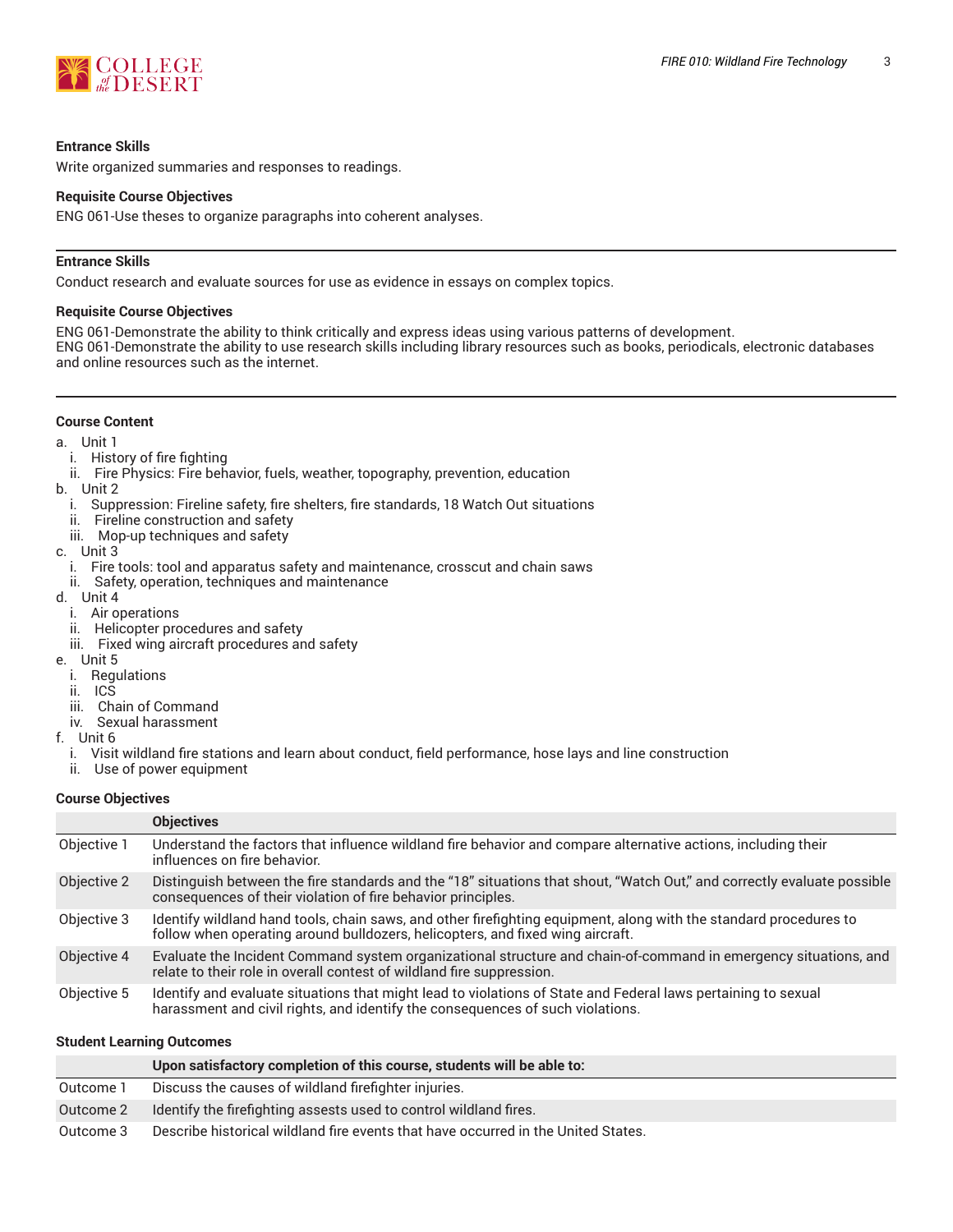

# **Methods of Instruction**

| <b>Method</b>                      | Please provide a description or examples of how each instructional<br>method will be used in this course.                                                                                                                                                                                                                |                                                                                                                                                   |  |  |  |  |
|------------------------------------|--------------------------------------------------------------------------------------------------------------------------------------------------------------------------------------------------------------------------------------------------------------------------------------------------------------------------|---------------------------------------------------------------------------------------------------------------------------------------------------|--|--|--|--|
| Discussion                         | Students will be expected to participate in respectful and healthy<br>classroom discussions aimed at improving fellow-student learning.                                                                                                                                                                                  |                                                                                                                                                   |  |  |  |  |
| Technology-based instruction       | In order to supplement textbook information during lectures, reference<br>to open-source news articles, academic publications, and media/video<br>presentations will be utilized.                                                                                                                                        |                                                                                                                                                   |  |  |  |  |
| Participation                      |                                                                                                                                                                                                                                                                                                                          | Students will be expected to participate in respectful and healthy<br>classroom discussions aimed at improving fellow-student learning.           |  |  |  |  |
| Lecture                            | in the selected textbook.                                                                                                                                                                                                                                                                                                | The instructor will present a lecture every week to the students. This<br>lecture will include a PowerPoint presentation derived from information |  |  |  |  |
| Collaborative/Team                 | Review case studies of wildland incidents and discuss safety lessons<br>learned.                                                                                                                                                                                                                                         |                                                                                                                                                   |  |  |  |  |
| <b>Methods of Evaluation</b>       |                                                                                                                                                                                                                                                                                                                          |                                                                                                                                                   |  |  |  |  |
| <b>Method</b>                      | Please provide a description or examples of how<br>each evaluation method will be used in this course.                                                                                                                                                                                                                   | <b>Type of Assignment</b>                                                                                                                         |  |  |  |  |
| Student participation/contribution | Review case studies of wildland incidents and<br>discuss safety lessons learned. Students to present<br>in groups their observations and possible fire line<br>safety violations.                                                                                                                                        | In Class Only                                                                                                                                     |  |  |  |  |
| Mid-term and final evaluations     | There will be a weekly written quiz covering the<br>week's assigned chapter(s). Quiz material will<br>come directly from the assigned textbook, and<br>will be in the form of True/False, Multiple Choice,<br>Fill in the Blank, Essay, or any combination of the<br>aforementioned.                                     | In Class Only                                                                                                                                     |  |  |  |  |
| Tests/Quizzes/Examinations         | There will be a weekly written quiz covering the<br>week's assigned chapter(s). Quiz material will<br>come directly from the assigned textbook, and<br>will be in the form of True/False, Multiple Choice,<br>Fill in the Blank, Essay, or any combination of the<br>aforementioned.                                     | In and Out of Class                                                                                                                               |  |  |  |  |
| Reading reports                    | Before the start of every class, students are required In and Out of Class<br>complete all necessary assignments and have<br>read the assigned chapter(s). Proper classroom<br>preparation will prepare the student to enter into an<br>academic environment and participate in classroom<br>activities and discussions. |                                                                                                                                                   |  |  |  |  |
| Term or research papers            | Research paper to discuss historical wildland fires<br>in the United States. Students will discuss dollar<br>loss, impacts on communities, injuries, life loss and<br>lessons learned.                                                                                                                                   | Out of Class Only                                                                                                                                 |  |  |  |  |
| Written homework                   | Complete required weekly workbook assignments.                                                                                                                                                                                                                                                                           | Out of Class Only                                                                                                                                 |  |  |  |  |
| Oral and practical examination     | Students will be assigned one of the 10 Firefighting<br>Standing Orders or 18 Situations that Shout Watch<br>Out to present in class.                                                                                                                                                                                    | In Class Only                                                                                                                                     |  |  |  |  |

# **Assignments**

## **Other In-class Assignments**

- 1. Oral presentation in class on the 18 Situations that Shout Watch Out
- 2. Participation
- 3. Observation
- 4. Group discussion on the 10 Standard Firefighting Orders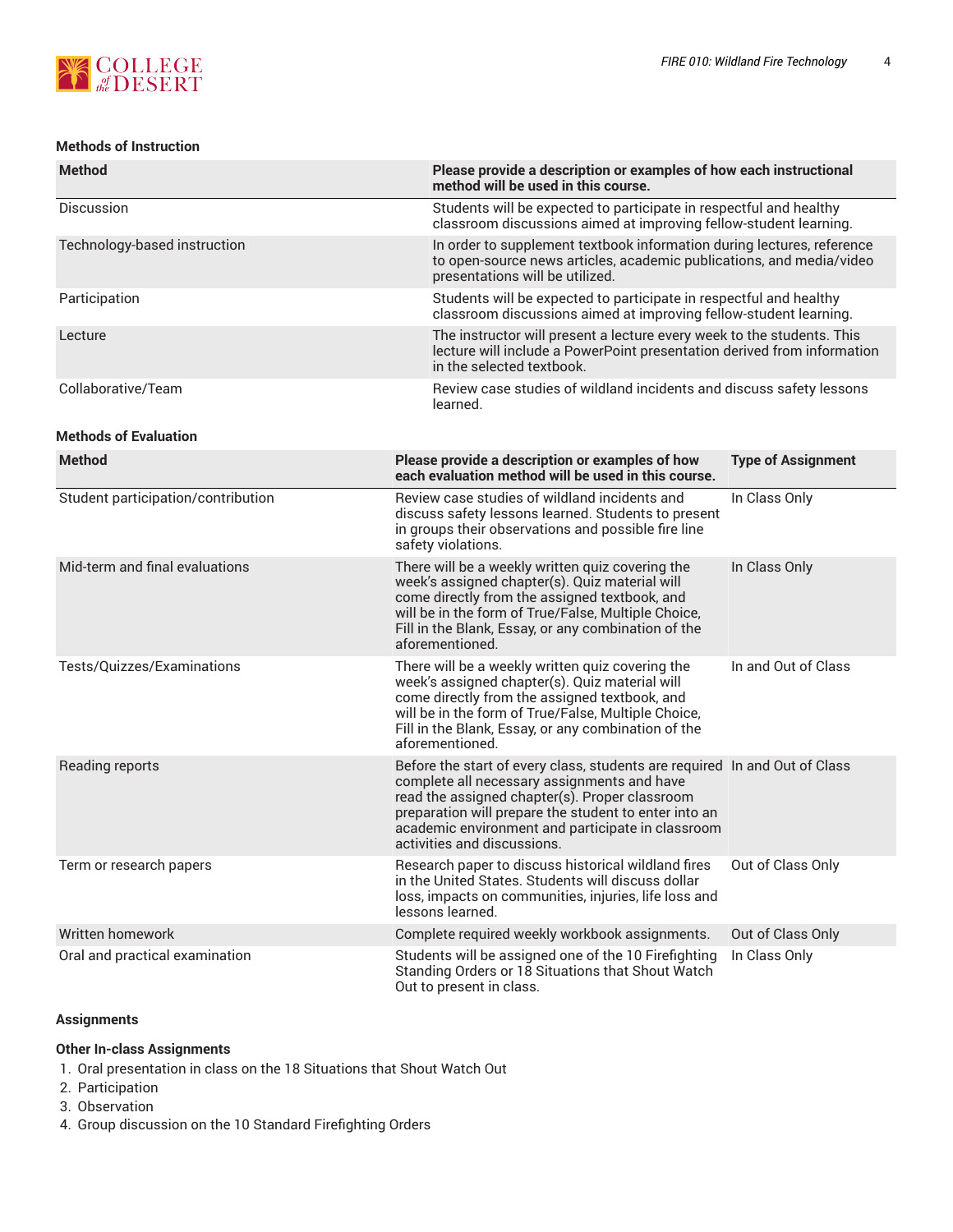

- 5. Watch videos and discuss the life safety concerns presented
- 6. Reading of handouts and student manual

## **Other Out-of-class Assignments**

- 1. Reading textbook assignments 20-25 pages per week
- 2. Research case studies and prepare for classroom group discussions
- 3. Reading assigned materials including weekly workbook assignments
- 4. Research field application of skills presented in class and exercises
- 5. Memorize 10 Standard Firefighting Orders
- 6. Memorize 18 Situations that Shout Watch Out
- 7. Read one chapter per week include 25-30 pages weekly week
- 8. Complete the review questions.
- 9. Submit completed assignment at the beginning of the first class meeting each week.
- 10. Critical Thinking
	- a. Review cases histories of incidents where firefighters were trapped, injured, or died as a result of improper safety practices. Identify new trends in safety equipment and training program to enhance firefighter safety.

## **Grade Methods**

Letter Grade Only

# **Comparable Transfer Course Information**

**University System** CSU **Campus** CSU Los Angeles

**Course Title** Wildland Fire Control

**Catalog Year**

2013-14

# **MIS Course Data**

**CIP Code** 43.0206 - Wildland/Forest Firefighting and Investigation.

**TOP Code** 213310 - Wildland Fire Technology

**SAM Code** D - Possibly Occupational

**Basic Skills Status** Not Basic Skills

**Prior College Level** Not applicable

**Cooperative Work Experience** Not a Coop Course

**Course Classification Status** Credit Course

**Approved Special Class** Not special class